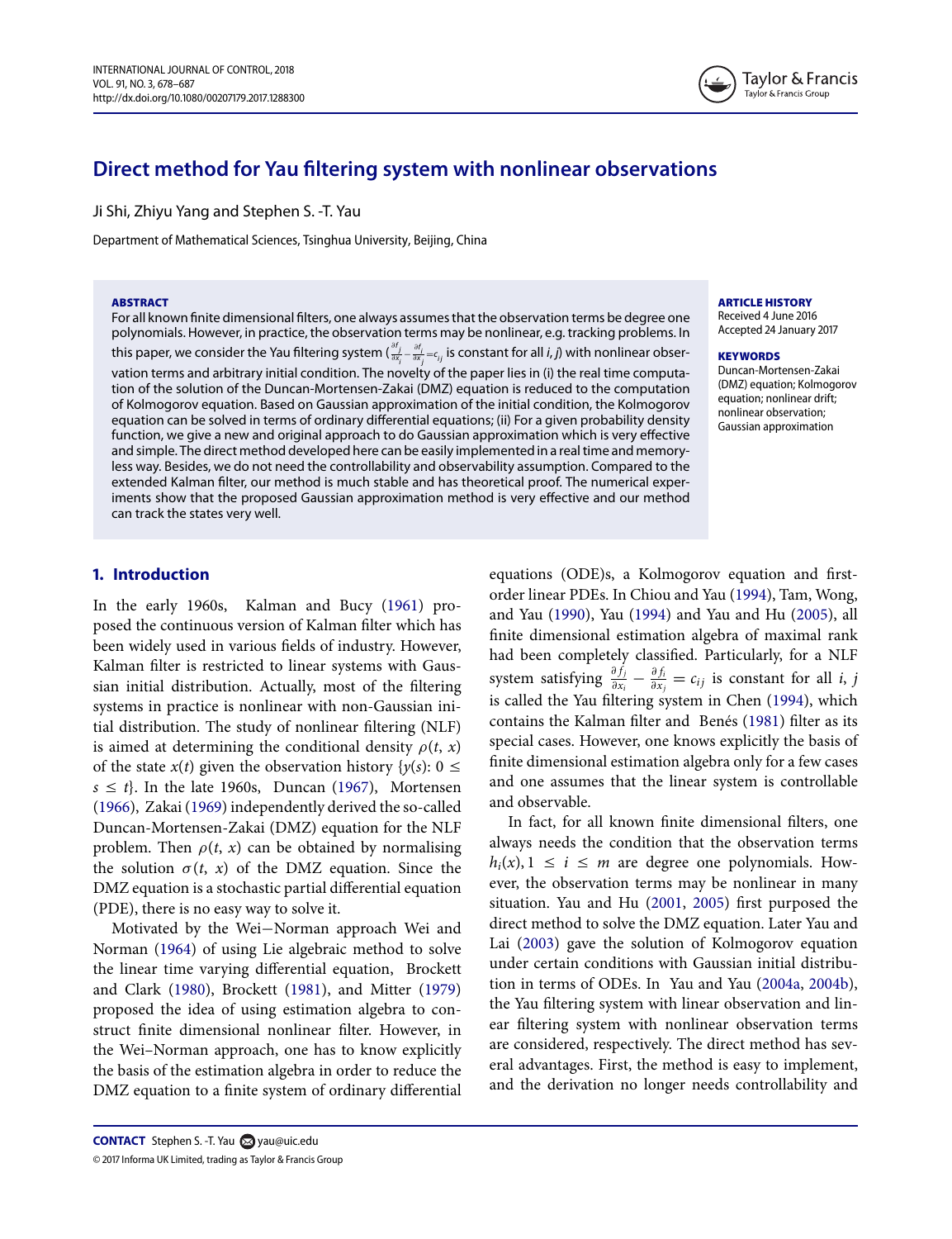<span id="page-1-8"></span><span id="page-1-7"></span>observability. Second, compared to the wildly used extended Kalman filter (EKF), the direct method is much stable and has theoretic convergence proof. Moreover, the necessity of integrating *n* first-order linear PDEs in the estimation algebra method is eliminated. Recently, in Luo and Yau [\(2013a,](#page-8-15) [2013b\)](#page-8-16), a real-time algorithm for a general class of NLF problems was developed. Their method directly computes the Kolmogorov equation in advance and uses hermite orthogonal polynomials to approximate the initial condition at every time step.

<span id="page-1-6"></span>In this paper, compared to the NLF systems considered in Yau and Yau [\(2004a,](#page-9-1) [2004b\)](#page-9-2), we consider a more general situation, i.e. both the drift and the observations can be nonlinear . It is well known that any non-Gaussian density function can be well approximated by finite linear combination of Gaussian distributions and the most wildly used technique is expectation maximisation (EM) algorithm Dempster [\(1997\)](#page-8-17). However, typically the EM algorithm uses a set of sample points to determine the Gaussian mixture parameters, which is not the case in this paper. A new and original way to do Gaussian approximation is proposed in this paper which is very effective as verified by the numerical experiments. Besides, the method is very simple and fast. Based on our Gaussian approximation algorithm, the conditional density function  $\sigma(t, x)$  is explicitly given via solutions of ODEs.

The paper is organised as follows. In Section [2,](#page-1-0) we shall recall the basic filtering problem and some preliminary results. In Section [3,](#page-2-0) we first reduce the solution of the robust DMZ equation to the solution of Kolmogorov equation, followed by the Gaussian approximation algorithm. Numerical experiments are given in Section [4.](#page-5-0) Finally, the conclusions are presented in Section [5.](#page-8-18)

#### <span id="page-1-0"></span>**2. Basic concepts and preliminary results**

In this paper, we consider the following signal observation model

$$
\begin{cases} dx(t) = f(x(t))dt + g(x(t))dv(t), & x(0) = x_0, \\ dy(t) = h(x(t))dt + dw(t) & y(0) = 0, \end{cases}
$$
\n(1)

in which  $x(t)$ ,  $v(t)$ ,  $y(t)$  and  $w(t)$  are, respectively,  $R^n$ ,  $R^p$ ,  $R^m$  and  $R^m$  valued processes and  $v(t)$  and  $w(t)$  have components that are independent, standard Brownian processes. We further assume that  $n = p$ , f and h are  $C^{\infty}$ smooth vector-valued functions, and that *g* is an orthogonal matrix function.

Let  $\sigma(t, x)$  denote the unnormalised conditional probability density function of the state given the observation

 $\{y(s): 0 \le s \le t\}$ , which satisfies the following DMZ equation:

$$
\begin{cases} d\sigma(t,x) = L_0\sigma(t,x)dt + \Sigma_{i=1}^n L_i\sigma(t,x)dy_i(t), \\ \sigma(0,x) = \sigma_0, \end{cases} (2)
$$

where

$$
L_0 = \frac{1}{2} \sum_{i=1}^n \frac{\partial^2}{\partial x_i^2} - \sum_{i=1}^n f_i \frac{\partial}{\partial x_i} - \sum_{i=1}^n \frac{\partial f_i}{\partial x_i} - \frac{1}{2} \sum_{i=1}^m h_i^2
$$
\n(3)

and for  $i = 1, ..., m, L_i$  is the zero degree differential operator of multiplication by  $h_i$ .  $\sigma_0$  is the probability density of the initial value  $x_0$ . In real application, we are interested in considering robust state estimator from observed sample paths with some properties of robustness. In Davis [\(1980\)](#page-8-19), Davis considered this problem and proposed some robust algorithms. In our case, his basic idea reduced to define a new unnormalised density

<span id="page-1-5"></span><span id="page-1-4"></span><span id="page-1-1"></span>
$$
u(t,x) = \exp\left(-\sum_{i=1}^{m} h_i(x) y_i(t)\right) \sigma(t,x), \qquad (4)
$$

then  $u(t, x)$  satisfies the following equation:

$$
\begin{cases} \frac{\partial u}{\partial t}(t,x) = L_0 u(t,x) + \sum_{i=1}^m y_i(t) [L_0, L_i] u(t,x) \\ \qquad + \frac{1}{2} \sum_{i,j=1}^m y_i(t) y_j(t) [[L_0, L_i], L_j] u(t,x)(5) \\ u(0,x) = \sigma_0(x), \end{cases}
$$

where  $[\cdot, \cdot]$  is the Lie bracket. Equation [\(5\)](#page-1-1) is called robust DMZ equation and we can rewrite it in the following equivalent form

$$
\begin{cases}\n\frac{\partial u}{\partial t}(t, x) = \frac{1}{2} \sum_{i=1}^{n} \frac{\partial^2 u}{\partial x_i^2}(t, x) + \sum_{i=1}^{n} \{-f_i(x) \\
+ \sum_{j=1}^{m} y_j(t) \frac{\partial h_j}{\partial x_i}(x)\} \frac{\partial u_i}{\partial x_i}(t, x) \\
- \{\sum_{i=1}^{m} \sum_{j=1}^{n} y_i(t) f_j(x) \frac{\partial h_i}{\partial x_j}(x) \\
- \frac{1}{2} \sum_{i=1}^{m} \sum_{j=1}^{n} y_i(t) \frac{\partial^2 h_i}{\partial x_j^2}(x) \\
- \frac{1}{2} \sum_{k=1}^{n} \sum_{i,j=1}^{m} y_i(t) y_j(t) \frac{\partial h_i}{\partial x_k}(x) \frac{\partial h_j}{\partial x_k}(x) \\
+ \sum_{i=1}^{n} \frac{\partial f_i}{\partial x_i}(x) + \frac{1}{2} \sum_{i=1}^{m} h_i^2(x) \} u(t, x), \\
u(0, x) = \sigma_0(x),\n\end{cases}
$$

<span id="page-1-2"></span>In 1990, Yau [\(1990\)](#page-8-20) first studied the filtering system [\(1\)](#page-1-2) with the following conditions:

<span id="page-1-9"></span><span id="page-1-3"></span>
$$
C'_1) \quad \frac{\partial f_j}{\partial x_i} - \frac{\partial f_i}{\partial x_j} = c_{ij}, \ 1 \le i, \ j \le n,
$$

where *cij* is constant. The filtering system with condition  $C'_{1}$ ) is called the Yau filtering system in Chen [\(1994\)](#page-8-11). Yau filtering systems include the Kalman–Bucy filtering systems and Benés filtering systems as special cases.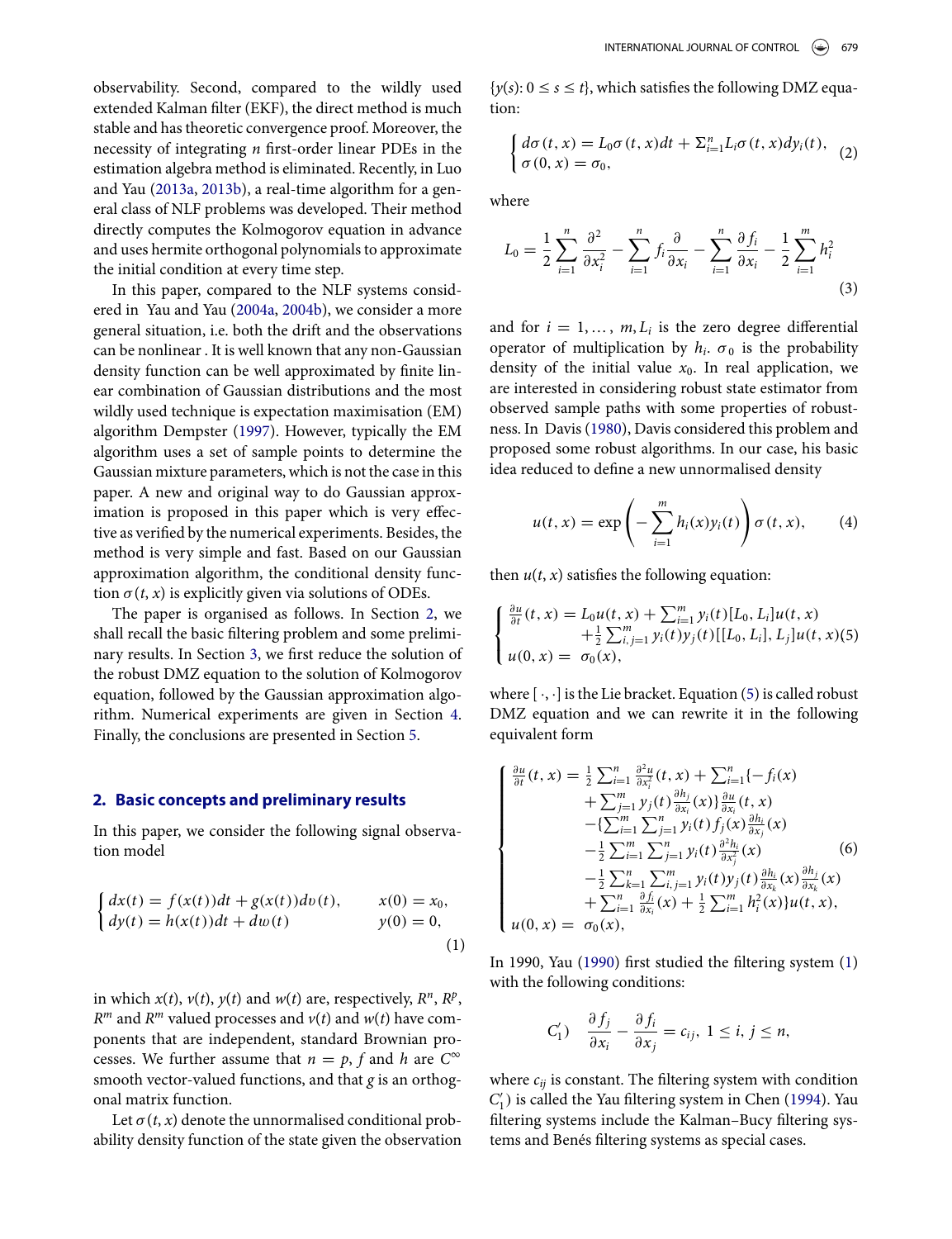<span id="page-2-7"></span>**Theorem 2.1** (*Theorem* 1*, Yau* [\(1994\)](#page-8-9))*: The condition* (*C*- <sup>1</sup> ) *holds if and only if*

$$
(f_1,\ldots,f_n)=(l_1,\ldots,l_n)+\left(\frac{\partial F}{\partial x_1},\ldots,\frac{\partial F}{\partial x_n}\right),
$$

*where*  $l_1, ..., l_n$  *are polynomials of degree one and F is a*  $C^{\infty}$ *function.*

Define

$$
\eta(x) = \sum_{i=1}^{n} f_i^2(x) + \sum_{i=1}^{n} \frac{\partial f_i}{\partial x_i}(x) + \sum_{i=1}^{m} h_i^2(x). \tag{7}
$$

In this paper, we consider system [\(1\)](#page-1-2) with the following three conditions:

(C<sub>1</sub>) 
$$
f_i(x) = l_i(x) + \frac{\partial F}{\partial x_i}(x), 1 \le i \le n;
$$
  
\n(C<sub>2</sub>)  $\sum_{i=1}^{m} h_i^2(x) = \sum_{i,j=1}^{n} q_{ij}x_ix_j + \sum_{i=1}^{n} q_ix_i + q_0;$   
\n(C<sub>3</sub>)  $\eta(x) = \sum_{i,j=1}^{n} \eta_{ij}x_ix_j + \sum_{i=1}^{n} \eta_{i}x_i + \eta_0;$ 

where  $l_i(x) = \sum_{j=1}^n d_{ij}x_j + d_i$  and  $d_{ij}$ ,  $d_i$ ,  $q_{ij} = q_{ji}$ ,  $q_i$ ,  $q_0$ ,  $\eta_{ii}$ ,  $\eta_i$ ,  $\eta_0$ ,  $1 \le i, j \le n$  are constants. We remark that nonlinear observation *hi*'s are allowed in this paper and the Kalman–Bucy filtering systems satisfies  $(C_3)$  and so does in Benés [\(1981\)](#page-8-12).

### **3. Solution of the robust DMZ equation**

<span id="page-2-0"></span>In this section, we first reduce the robust DMZ equation to a Kolmogorov equation. Then the Kolmogorov equation can be solved in terms of ODEs based on an original Gaussian approximation method.

Let  $P_N = \{0 = \tau_0 < \tau_1 < \tau_2 < \cdots < \tau_N = T\}$  be a partition of [0, *T*]. For each time interval  $\tau_{k-1} \leq t \leq \tau_k$ , let  $u_k(t, x)$  be the solution of the following PDE [\(8\)](#page-2-1), which is obtained from [\(6\)](#page-1-3) by freezing the observation term  $y(t)$ to  $y(\tau_{k-1})$ 

$$
\begin{cases}\n\frac{\partial u_k}{\partial t}(t, x) = \frac{1}{2} \sum_{i=1}^n \frac{\partial^2 u_k}{\partial x_i^2}(t, x) + \sum_{i=1}^n \{-f_i(x) \\
+ \sum_{j=1}^m y_j(\tau_{k-1}) \frac{\partial h_j}{\partial x_i}(x)\} \frac{\partial u_k}{\partial x_i}(t, x) \\
- \{\sum_{i=1}^m \sum_{j=1}^n y_i(\tau_{k-1}) f_j(x) \frac{\partial h_i}{\partial x_j}(x) \\
- \frac{1}{2} \sum_{i=1}^m \sum_{j=1}^n y_i(\tau_{k-1}) \frac{\partial^2 h_i}{\partial x_j^2}(x) \\
- \frac{1}{2} \sum_{k=1}^n \sum_{i,j=1}^m y_i(\tau_{k-1}) y_j(\tau_{k-1}) \\
\frac{\partial h_i}{\partial x_k}(x) \frac{\partial h_j}{\partial x_k}(x) \\
+ \sum_{i=1}^n \frac{\partial f_i}{\partial x_i}(x) + \frac{1}{2} \sum_{i=1}^m h_i^2(x) \} u_k(t, x), \\
u_k(\tau_{k-1}, x) = u_{k-1}(\tau_{k-1}, x).\n\end{cases}
$$
\n(8)

<span id="page-2-10"></span><span id="page-2-9"></span>Define the norm of the partition  $P_N$  by  $|P_N| =$  $\sup_{1 \le i \le N} (\tau_i - \tau_{i-1})$ , it has been proved in Yau and Yau [\(2000,](#page-9-3) [2005\)](#page-9-4) that in both pointwise sense and *L*<sup>2</sup>-sense

<span id="page-2-3"></span>
$$
u(\tau, x) = \lim_{|P_N| \to 0} u_i(\tau, x). \tag{9}
$$

# *3.1 Reduction of the robust DMZ equation to Kolmogorov equation*

Our reduction of the robust DMZ equation to Kolmogorov equation is based on the following important proposition.

<span id="page-2-5"></span>**Proposition 3.1** (*Proposition* 3*.*1*, Yau and Yau* [\(2004](#page-9-2)*b*))*: For each*  $\tau_{k-1} \leq t \leq \tau_k$ ,  $1 \leq k \leq n$ ,  $\tilde{u}_k(t, x)$  *satisfies the following parabolic equation:*

$$
\frac{\partial \tilde{u}_k}{\partial t}(t, x) = \frac{1}{2} \Delta \tilde{u}_k(t, x) - \sum_{i=1}^n f_i(x) \frac{\partial \tilde{u}_k}{\partial x_i}(t, x) - \left(\sum_{i=1}^n \frac{\partial f_i}{\partial x_i}(x) + \frac{1}{2} \sum_{i=1}^m h_i^2\right) \tilde{u}_k(t, x)
$$
(10)

*for*  $\tau_{k-1} \le t \le \tau_k$ , *if and only if* 

<span id="page-2-4"></span><span id="page-2-2"></span>
$$
u_k(t, x) = \exp \left(-\sum_{i=1}^m y_i(\tau_{k-1}) h_i(x)\right) \tilde{u}_k(t, x) \quad (11)
$$

*satisfies* [\(8\)](#page-2-1)*.*

The initial condition for [\(10\)](#page-2-2) on  $\tau_{k-1} \le t \le \tau_k$  is

$$
\tilde{u}_{k}(\tau_{k-1}, x) = \begin{cases}\n\sigma_{0}(x) \exp(-\sum_{j=1}^{m} y_{j}(0)h_{j}(x)) = \sigma_{0}(x), k = 1 \\
\exp\{\sum_{j=1}^{m} (y_{j}(\tau_{k-1}) - y_{j}(\tau_{k-2}))h_{j}(x)\} \\
\tilde{u}_{k-1}(\tau_{k-1}, x), & k \ge 2\n\end{cases}
$$
\n(12)

From  $(4)$ ,  $(9)$  and  $(11)$ , we have

<span id="page-2-8"></span>
$$
\sigma(t,x) = \lim_{|P_k| \to 0} \tilde{u}_k(\tau_k,x). \tag{13}
$$

Hence, to compute the unnormalised density  $\sigma(t, x)$ , we only need to find the solution  $\tilde{u}_k(t, x)$  of the Kolmogorov Equation [\(10\)](#page-2-2).

**Lemma 3.1:** *For each k,*  $\tau_{k-1} < t < \tau_k$ , [\(10\)](#page-2-2) *is equivalent to the following equation*

<span id="page-2-6"></span>
$$
\frac{\partial \tilde{u}_k}{\partial t}(t, x) = \frac{1}{2} \Delta \tilde{u}_k(t, x) + \sum_{i=1}^n \theta_i(x) \frac{\partial \tilde{u}_k}{\partial x_i}(t, x) + \theta(x) \tilde{u}_k(t, x), \qquad (14)
$$

<span id="page-2-1"></span>*where*  $\theta_i(x) = -f_i(x)$  *and*  $\theta(x) = \frac{1}{2} (\sum_{i=1}^n \theta_i^2(x) +$  $\sum_{i=1}^{n} \frac{\partial \theta_i}{\partial x_i}$  $rac{\partial \theta_i}{\partial x_i}(x) - \eta(x)$ ).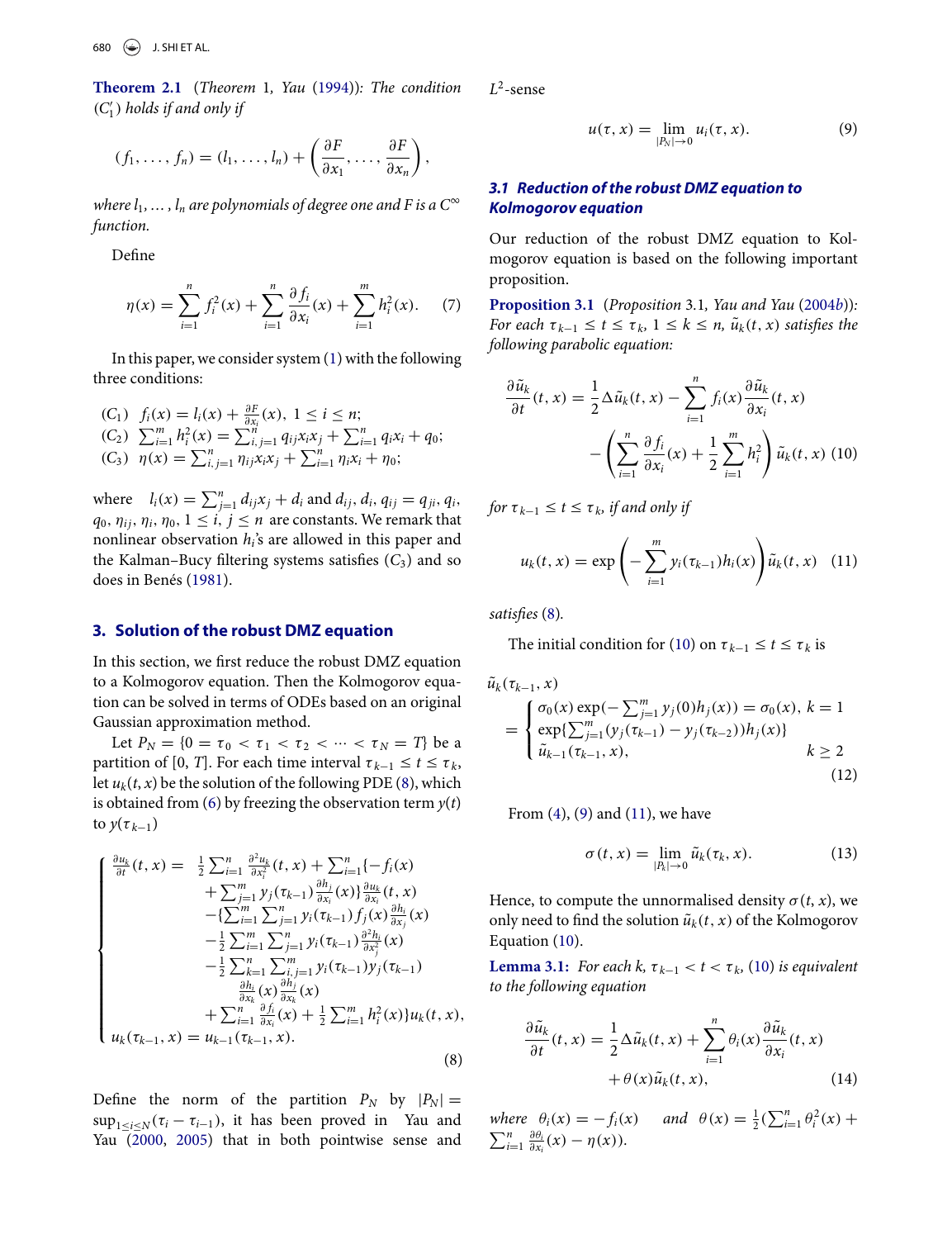*Proof:* Recall from [\(7\)](#page-2-5) that

$$
\eta(x) = \sum_{i=1}^{n} f_i^2(x) + \sum_{i=1}^{n} \frac{\partial f_i}{\partial x_i}(x) + \sum_{i=1}^{m} h_i^2(x).
$$

Define  $\theta_i(x) = -f_i(x)$ , the coefficient of  $\tilde{u}_k(t, x)$  in [\(10\)](#page-2-2) is given by

$$
-\left(\sum_{i=1}^{n} \frac{\partial f_i}{\partial x_i}(x) + \frac{1}{2} \sum_{i=1}^{m} h_i^2\right)
$$
  
= 
$$
\sum_{i=1}^{n} \frac{\partial \theta_i}{\partial x_i}(x) - \frac{1}{2}(\eta(x) - \sum_{i=1}^{n} f_i^2(x) - \sum_{i=1}^{n} \frac{\partial f_i}{\partial x_i}(x))
$$
  
= 
$$
\frac{1}{2} \sum_{i=1}^{n} \theta_i^2(x) - \frac{1}{2} \eta(x) + \sum_{i=1}^{n} \frac{\partial \theta_i}{\partial x_i}(x) + \frac{1}{2} \sum_{i=1}^{n} \frac{\partial f_i}{\partial x_i}(x)
$$
  
= 
$$
\frac{1}{2} \left(\sum_{i=1}^{n} \theta_i^2(x) + \sum_{i=1}^{n} \frac{\partial \theta_i}{\partial x_i}(x) - \eta(x)\right) =: \theta(x).
$$

In order to solve the Kolmogorov Equation [\(14\)](#page-2-6) in terms of ODEs, we first introduce a new transformation in the following theorem.

<span id="page-3-7"></span>**Theorem 3.1:** *For each k,*  $\tau_{k-1} \le t \le \tau_k$ *, suppose*  $\tilde{u}_k(t, x)$ *is a solution of* [\(14\)](#page-2-6) *and let*

$$
\hat{u}_k(t,x) = e^{\Lambda(x)} \tilde{u}_k(t,x), \qquad (15)
$$

*then*  $\hat{u}_k(t, x)$  *is the solution of the following Kolmogorov equation*

$$
\begin{cases} \frac{\partial \hat{u}_k}{\partial t}(t,x) = \frac{1}{2} \Delta \hat{u}_k(t,x) - \sum_{i=1}^n H_i(x) \frac{\partial \hat{u}_k}{\partial x_i}(t,x) \\ -P(x) \hat{u}_k(t,x) \qquad (16) \\ \hat{u}_k(\tau_{k-1},x) = e^{\Lambda(x)} \cdot \tilde{u}_k(\tau_{k-1},x) \end{cases}
$$

if we can choose  $H_i(x)$ ,  $P(x)$  and  $\Lambda(x)$  such that the follow*ing equations:*

$$
-\frac{\partial \Lambda}{\partial x_i}(x) + H_i(x) + \theta_i(x) \equiv 0, \quad 1 \le i \le n,
$$
 (17)  

$$
-\frac{1}{2}\eta(x) + \frac{1}{2}\sum_{i=1}^n H_i^2(x) - \frac{1}{2}\sum_{i=1}^n \frac{\partial H_i}{\partial x_i}(x) + P(x) \equiv 0
$$
 (18)

*Proof:* Differentiating  $\hat{u}_k(t, x)$  with respect to *t* and *x*, we have the following equations:

<span id="page-3-0"></span>
$$
\frac{\partial \hat{u}_k(t,x)}{\partial t} = e^{\Lambda(x)} \frac{\partial \tilde{u}_k(t,x)}{\partial t},\tag{19}
$$

$$
\frac{\partial \hat{u}_k(t,x)}{\partial x_i} = e^{\Lambda(x)} \left( \frac{\partial \Lambda(x)}{\partial x_i} \cdot \tilde{u}_k + \frac{\partial \tilde{u}_k(t,x)}{\partial x_i} \right), \quad (20)
$$

$$
\frac{\partial^2 \hat{u}_k(t, x)}{\partial x_i^2} = e^{\Lambda(x)} \left\{ \left( \frac{\partial^2 \Lambda(x)}{\partial x_i^2} + \left( \frac{\partial \Lambda(x)}{\partial x_i} \right)^2 \right) \tilde{u}_k(t, x) + 2 \frac{\partial \Lambda(x)}{\partial x_i} \cdot \frac{\partial \tilde{u}_k(t, x)}{\partial x_i} + \frac{\partial^2 \tilde{u}_k(t, x)}{\partial x_i^2} \right\}.
$$
\n(21)

<span id="page-3-1"></span>Putting  $(19)$ – $(21)$  into  $(16)$ , we have

$$
\frac{\partial \hat{u}_k(t, x)}{\partial t} = e^{\Lambda(x)} \cdot \left\{ \frac{1}{2} \Delta \tilde{u}_k(t, x) + \sum_{i=1}^n \left( \frac{\partial \Lambda(x)}{\partial x_i} - H_i \right) \cdot \frac{\partial \tilde{u}_k(t, x)}{\partial x_i} + \left( \frac{1}{2} \Delta \Lambda(x) + \frac{1}{2} \sum_{i=1}^n \left( \frac{\partial \Lambda(x)}{\partial x_i} \right)^2 - \sum_{i=1}^n H_i \cdot \frac{\partial \Lambda(x)}{\partial x_i} - P(x) \right) \cdot \tilde{u}_k(t, x) \right\}
$$
(22)

<span id="page-3-6"></span>Using [\(14\)](#page-2-6), [\(19\)](#page-3-0) and [\(22\)](#page-3-3), we have

<span id="page-3-3"></span>
$$
\sum_{i=1}^{n} \theta_i(x) \frac{\partial \tilde{u}_k}{\partial x_i}(t, x) + \theta(x) \tilde{u}_k(t, x)
$$
\n
$$
= \sum_{i=1}^{n} \left( \frac{\partial \Lambda(x)}{\partial x_i} - H_i \right) \cdot \frac{\partial \tilde{u}_k(t, x)}{\partial x_i}
$$
\n
$$
+ \left( \frac{1}{2} \Delta \Lambda(x) + \frac{1}{2} \sum_{i=1}^{n} \left( \frac{\partial \Lambda(x)}{\partial x_i} \right)^2
$$
\n
$$
- \sum_{i=1}^{n} H_i \cdot \frac{\partial \Lambda(x)}{\partial x_i} - P(x) \right) \cdot \tilde{u}_k(t, x).
$$
\n(23)

<span id="page-3-4"></span><span id="page-3-2"></span>Observing the coefficients of  $\frac{\partial \tilde{u}_k(t,x)}{\partial x_i}$  and  $\tilde{u}_k(t,x)$ , we have

<span id="page-3-5"></span>
$$
\theta_i(x) = \frac{\partial \Lambda(x)}{\partial x_i} - H_i,
$$
  
\n
$$
\theta(x) = \frac{1}{2} \Delta \Lambda(x) + \frac{1}{2} \sum_{i=1}^n \left(\frac{\partial \Lambda(x)}{\partial x_i}\right)^2 - \sum_{i=1}^n H_i \cdot \frac{\partial \Lambda(x)}{\partial x_i} - P(x).
$$

*hold.*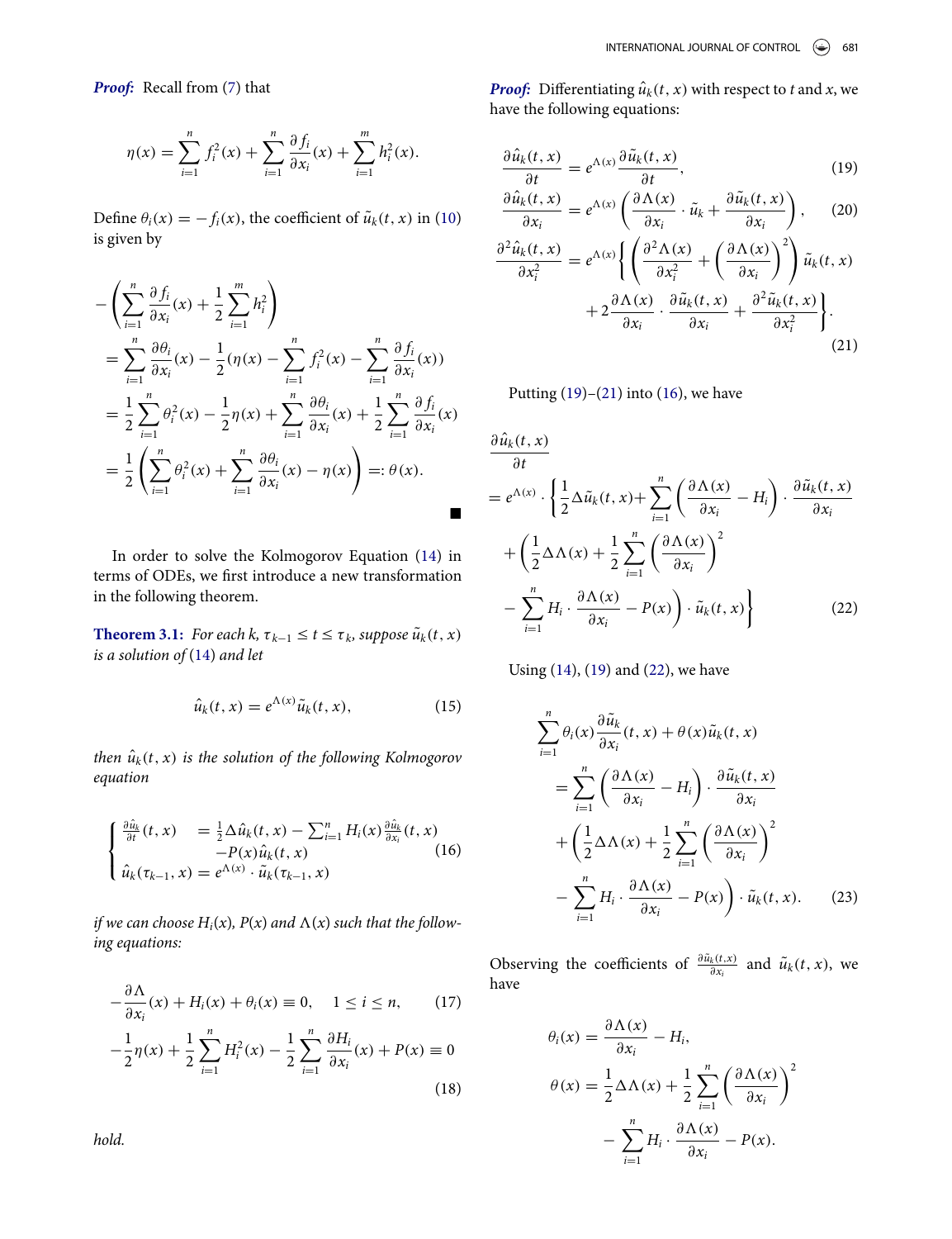Recall that  $\theta(x) = \frac{1}{2} \left( \sum_{i=1}^{n} \theta_i^2(x) + \sum_{i=1}^{n} \frac{\partial \theta_i}{\partial x_i} \right)$  $rac{\partial \theta_i}{\partial x_i}(x)$  –  $\eta(x)$ , then [\(17\)](#page-3-4) and [\(18\)](#page-3-5) follows.

Noting the special structure of the drift *f*, i.e. condition  $(C_1)$ , we have a special choice of  $\Lambda(x)$  in [\(15\)](#page-3-6).

<span id="page-4-1"></span>**Theorem 3.2:** *Consider the NLF system* [\(1\)](#page-1-2) *with conditions*  $(C_1) - (C_3)$ *. Then for each k,*  $\tau_{k-1} \leq t \leq \tau_k$ *, the solution*  $\tilde{u}_k(t, x)$  *for* [\(10\)](#page-2-2) *is reduced to the solution*  $\hat{u}_k(t, x)$  *for the following Kolmogorov equation*

$$
\begin{cases} \frac{\partial \hat{u}_k}{\partial t}(t,x) = \frac{1}{2} \Delta \hat{u}_k(t,x) - \sum_{i=1}^n H_i(x) \frac{\partial \hat{u}_k}{\partial x_i}(t,x) \\ -P(x) \hat{u}_k(t,x) \qquad (24) \\ \hat{u}_k(\tau_{k-1},x) = e^{G(x) - F(x)} \tilde{u}_k(\tau_{k-1},x) \end{cases}
$$

*where*

$$
\hat{u}_k(t,x) = e^{G(x) - F(x)} \tilde{u}_k(t,x), \qquad (25)
$$

*if we can choose H*(*x*)*, G*(*x*) *and P*(*x*) *such that*

$$
\frac{1}{2}\sum_{i=1}^{n}H_{i}^{2}(x)-\frac{1}{2}\sum_{i=1}^{n}\frac{\partial H_{i}}{\partial x_{i}}(x)-\frac{1}{2}\eta(x)+P(x)\equiv 0
$$
\n(26)

*where*

$$
H_i(x) - \frac{\partial G}{\partial x_i}(x) = l_i(x). \tag{27}
$$

*Proof:* Here we use [Theorem 3.1](#page-3-7) with  $\Lambda(x) = G(x) - F(x)$ , where  $F(x)$  is the one in [Theorem 2.1.](#page-2-7) Then

$$
\frac{\partial \Lambda}{\partial x_i}(x) = \frac{\partial G}{\partial x_i}(x) - \frac{\partial F}{\partial x_i}(x). \tag{28}
$$

Putting [\(28\)](#page-4-0) into [\(17\)](#page-3-4) and note that  $\theta_i(x) = -f_i(x)$ , we have  $H_i(x) - \frac{\partial G}{\partial x_i}(x) = l_i(x)$ . ■

In the following corollary, we choose  $H(x)$ ,  $G(x)$ ,  $P(x)$ which satisfy the conditions in [Theorem 3.2](#page-4-1) such that the coefficients of  $\hat{u}_k(t, x)$  and  $\frac{\partial \hat{u}_k}{\partial x_i}(t, x)$  are degree one polynomial and degree two polynomial, respectively. By this way, we can solve the transformed Kolmogorov Equation [\(24\)](#page-4-2) in terms of ODEs if the initial condition is Gaussian.

**Corollary 3.1:** *Choose*  $G(x) \equiv 0$ ,  $P(x) = \frac{1}{2}\eta(x) - \frac{1}{2}\sum_{i=1}^{n} P(x) + \frac{1}{2}\sum_{i=1}^{n} \frac{\partial l_i}{\partial x_i}(x)$  and  $H_i(x) - l_i(x) + l_i \le i \le n$  $\frac{1}{2} \sum_{i=1}^{n} l_i^2(x) + \frac{1}{2} \sum_{i=1}^{n} \frac{\partial l_i}{\partial x}$  $\frac{\partial l_i}{\partial x_i}(x)$  *and*  $H_i(x) = l_i(x)$ , 1 ≤ *i* ≤ *n, then* [\(26\)](#page-4-3) and [\(27\)](#page-4-4) hold in this case. For each k,  $\tau_{k-1} \leq t$  $\leq \tau_k$ , the corresponding Kolmogorov Equation [\(24\)](#page-4-2) is given *by*

<span id="page-4-5"></span>
$$
\frac{\partial \hat{u}_k}{\partial t}(t, x) = \frac{1}{2} \Delta \hat{u}_k(t, x) - \sum_{i=1}^n l_i(x) \frac{\partial \hat{u}_k}{\partial x_i}(t, x) \n+ \frac{1}{2} (\sum_{i=1}^n l_i^2(x) - \sum_{i=1}^n \frac{\partial l_i}{\partial x_i}(x) \n- \eta(x)) \hat{u}_k(t, x)
$$
\n(29)

*with*

<span id="page-4-2"></span>
$$
\hat{u}_{k}(\tau_{k-1}, x) = \begin{cases}\ne^{-F(x)} \sigma_{0}(x), & k = 1, \\
\exp\{\sum_{j=1}^{m} (y_{j}(\tau_{k-1}) - y_{j}(\tau_{k-2}))h_{j}(x)\} & k \ge 2, \\
\hat{u}_{k-1}(\tau_{k-1}, x), & k \ge 2.\n\end{cases}
$$
\n(30)

*Then for*  $\tau_{k-1} \leq t \leq \tau_k$ ,

<span id="page-4-6"></span>
$$
\tilde{u}_k(t,x) = e^{F(x)} \hat{u}_k(t,x).
$$
\n(31)

<span id="page-4-3"></span>*Proof:* Recall from [\(12\)](#page-2-8) that

$$
\tilde{u}_{k}(\tau_{k-1}, x) = \begin{cases}\n\sigma_{0}(x), & k = 1, \\
\exp\{\sum_{j=1}^{m} (y_{j}(\tau_{k-1}) - y_{j}(\tau_{k-2}))h_{j}(x)\} & k \ge 2, \\
\tilde{u}_{k-1}(\tau_{k-1}, x), & k \ge 2.\n\end{cases}
$$

<span id="page-4-4"></span>Then, for  $k = 1$ ,  $\hat{u}_1(0, x) = e^{-F(x)} \sigma_0(x)$ . For  $k \ge 2$ ,

<span id="page-4-0"></span>
$$
\hat{u}_k(\tau_{k-1}, x) = e^{-F(x)} \tilde{u}_k(\tau_{k-1}, x)
$$
\n
$$
= e^{-F(x)} \exp \left\{ \sum_{j=1}^m (y_j(\tau_{k-1}) - y_j(\tau_{k-2})) h_j(x) \right\} \tilde{u}_{k-1}(\tau_{k-1}, x)
$$
\n
$$
= \exp \left\{ \sum_{j=1}^m (y_j(\tau_{k-1}) - y_j(\tau_{k-2})) h_j(x) \right\} \hat{u}_{k-1}(\tau_{k-1}, x)
$$

Suppose  $\hat{u}_k(\tau_{k-1}, x)$  is well approximated by a sum of finite number of Gaussian distributions, it follows that a well approximated solution of [\(29\)](#page-4-5) is obtained by linear combination of solutions of [\(29\)](#page-4-5) with Gaussian initial condition since [\(29\)](#page-4-5) is a linear PDE. The following theorem give the solution of [\(29\)](#page-4-5) with Gaussian initial distribution in terms of ODEs .

<span id="page-4-7"></span>**Theorem 3.3** [\(Theorem 3.2,](#page-4-1) Yau & Lai, [2003\)](#page-8-14)**:** *Consider the following Kolmogorov equation with Gaussian initial*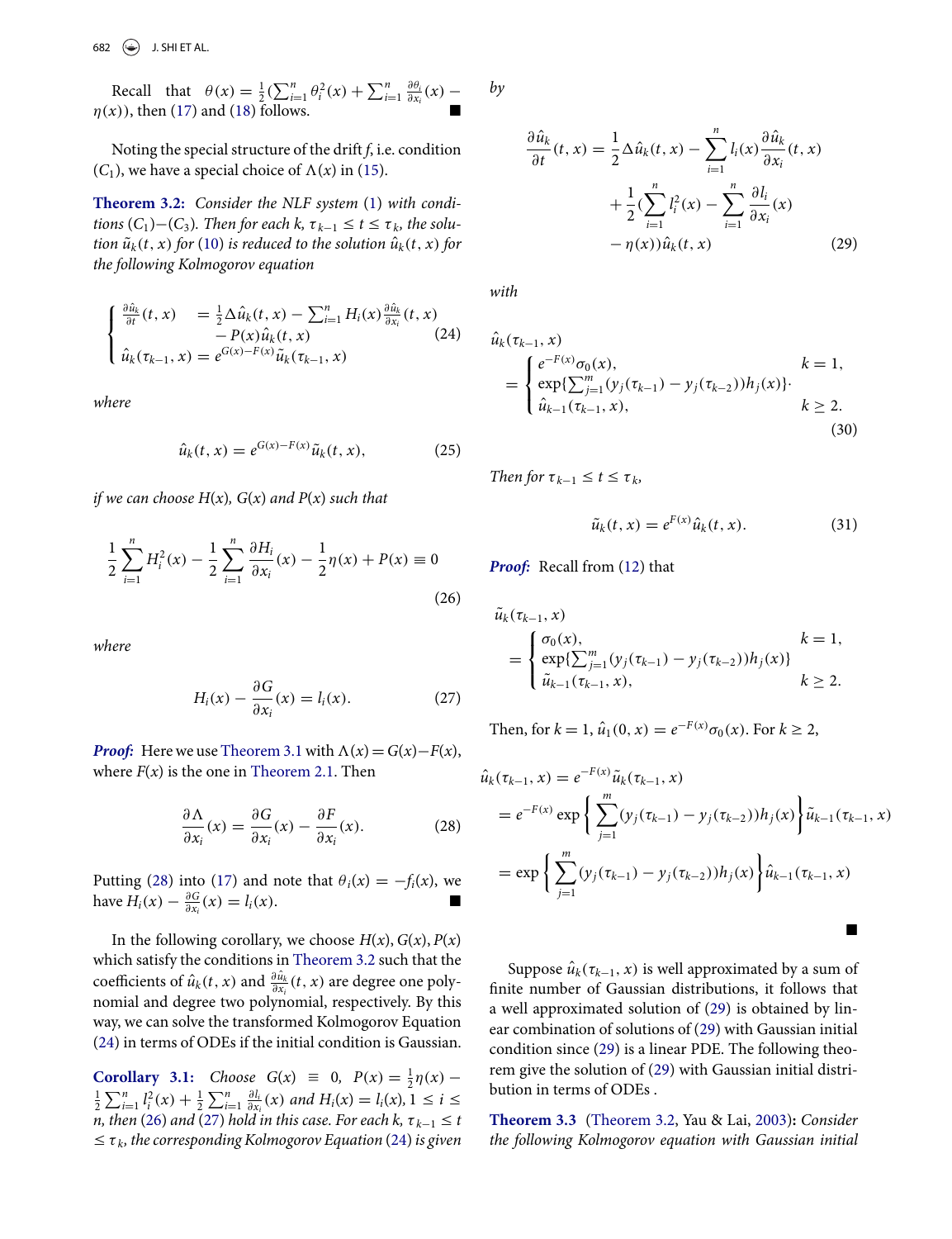*condition*

$$
\begin{cases} \frac{\partial \hat{u}}{\partial t}(t, x) = \frac{1}{2} \Delta \hat{u} - \sum_{i=1}^{n} l_i(x) \frac{\partial \hat{u}}{\partial x_i}(t, x) \\ + \frac{1}{2} (\sum_{i=1}^{n} l_i^2(x) - \sum_{i=1}^{n} \frac{\partial l_i(x)}{\partial x_i} \\ - \eta(x)) \hat{u}(t, x) \\ \hat{u}(t_0, x) = e^{x^T A(t_0) x + B^T(t_0) x + C(t_0)} \end{cases} (32)
$$

*where*  $A(t_0) = (A_{ij}(t_0))$  *is an n* × *n symmetric matrix,*  $B<sup>T</sup>(t<sub>0</sub>) = (B<sub>1</sub>(t<sub>0</sub>), ..., B<sub>n</sub>(t<sub>0</sub>)), x<sup>T</sup> = (x<sub>1</sub>, ..., x<sub>n</sub>)$  are row vec*tors and*  $C(t_0)$  *is a scalar,*  $t_0 \geq 0$ *.* 

*Let*

$$
q(x) = \frac{1}{2} \left( \sum_{i=1}^{n} l_i^2(x) - \sum_{i=1}^{n} \frac{\partial l_i}{\partial x_i}(x) - \eta(x) \right)
$$
  
=  $x^{\mathrm{T}} Qx + p^{\mathrm{T}} x + r$  (33)

*where*  $l_i(x) = \sum_{j=1}^n d_{ij}x_j + d_i$ ,  $Q = (q_{ij})$  *is an n* × *n symmetric matrix,*  $p^T=(p_1,\ldots,p_n)$  *is a row vector and r is a scalar. Then the solution of* [\(32\)](#page-5-1) *is of the following form*

$$
\hat{u}(t,x) = e^{x^{\mathrm{T}}Ax + B^{\mathrm{T}}x + C} \tag{34}
$$

*where*  $A(t) = (A_{ij}(t))$  *is an n* × *n symmetric matrix valued function of t,*  $B^{T}(t) = (B_1(t), ..., B_n(t))$  *is a row vector valued function of t, and C*(*t*) *is a scalar function of t. Moreover, A*(*t*)*, B*(*t*) *and C*(*t*) *satisfy the following system of nonlinear ODEs:*

$$
\frac{dA(t)}{dt} = 2A^2(t) - [A(t)D + D^T A(t)] + Q,\qquad(35)
$$

$$
\frac{dB^{T}(t)}{dt} = 2B^{T}(t)A(t) - B^{T}(t)D - 2d^{T}A(t) + p^{T},
$$
\n(36)

$$
\frac{dC(t)}{dt} = trA(t) + \frac{1}{2}B^{T}B(t) - d^{T}B(t) + r,
$$
 (37)

*where*  $D = (d_{ij})$  *is a n*  $\times$  *n matrix and*  $d^T = (d_1, \ldots, d_n)$  *is a* 1 × *n matrix.*

#### *3.2 Algorithms*

In this section, we first give a new way to do Gaussian approximation in Algorithm 1. Then the computation of  $\tilde{u}_k(t, x)$  is summarised as an application in Algorithm 2.

The idea of our Gaussian approximation is the following: given a probability density  $\phi(x)$ , we fit it with Gaussian distributions using the peaks of  $\phi(x)$  as the mean. The procedure is repeated until the peaks of  $\phi(x) - g(x)$  is no larger than some threshold E, where  $g(x)$  is the sum of Gaussians from previous fitting steps. In Section 4.1, the numerical experiments show that our Gaussian approximation method works very well.

# **Algorithm 1** Gaussian approximation

1: Let  $f(x) = \phi(x)$  and the threshold  $E = \alpha \max \phi(x)$ , where  $\alpha$  is a given small number.

<span id="page-5-1"></span>2: Fitting the peaks of  $f(x)$  which are larger than *E* with Gaussian distributions. Specifically, for a peak  $P_i(x_i, y_i)$  of  $f(x)$  with  $y_i \ge E$ , we use the function  $g_i(x) =$  $y_i$  exp( $-\frac{(x-x_i)^2}{2\sigma_i^2}$ ) to fit  $P_i(x_i, y_i)$  with points in a neighborhood of  $P_i(x_i, y_i)$  where no other peaks exists, and the best fitting parameter  $\sigma_i$  is obtained by fitting. Suppose the sum of Gaussian distributions  $g_i(x)$  in this step is  $g(x)$ .

3: Let  $f_1(x) = f(x) - g(x)$ . If  $f_1(x)$  has no peaks whose values larger than *E*, then go to step 4. Otherwise, let  $f(x) = f_1(x)$  and go to step 2.

4: Let  $f_2(x) = -f_1(x)$ . If  $f_2(x)$  has no peaks which are larger than *E*, then done. Otherwise, let  $f(x) = f_2(x)$  and go to step 2.

Using the above Gaussian approximation procedure, we can decompose [\(30\)](#page-4-6) into a finite number of Gaussian distributions. By [Theorem 3.3,](#page-4-7) the Kolmogorov equation [\(29\)](#page-4-5) with Gaussian initial condition is solved in terms of ODEs. The algorithm to compute  $\tilde{u}_k(t, x)$  is list in Algorithm 2.

|  | <b>Algorithm 2</b> Compute $\tilde{u}_k(t, x)$ |  |
|--|------------------------------------------------|--|
|--|------------------------------------------------|--|

1: Choose the total computing time T,  $\Delta t$  and the parameter  $\alpha$  in Algorithm 1. Let  $N = \frac{T}{\Delta t}$ , and partition the time interval [0, *T*] by { $0 = \tau_0 < \tau_1 < \tau_2 < \cdots < \tau_N = T$  }. 2: **for**  $k = 1 : N$  **do** 3: Using Algorithm 1, suppose  $\hat{u}_k(\tau_{k-1}, x)$  is decomposed  $int_0^{\overline{N}(k)} c_{k,i} G(\mu_{k,i}, \sigma_{k,i}).$ 4: For each Gaussian distribution  $G(\mu_{k,i}, \sigma_{k,i})$ , suppose the solution of (29) with initial condition  $G(\mu_{k,i}, \sigma_{k,i})$  is  $\hat{u}_{k,i}(\tau_k, x)$ . Solving (35)–(37), we obtain  $\hat{u}_{k,i}(\tau_k, x)$ . Then  $\hat{u}_k(\tau_k, x) = \sum_{i=1}^{N(k)} c_{k,i} \hat{u}_{k,i}(\tau_k, x).$ 5: From (31), we have  $\tilde{u}_k(\tau_k, x) = e^{-F(x)} \hat{u}_k(\tau_k, x)$ . 6: By (30), we obtain  $\hat{u}_{k+1}(\tau_k, x)$ . 7: **end for**

### **4. Numerical experiments**

<span id="page-5-0"></span>In this section, we first use two examples to show the effectiveness of the above Gaussian approximation algorithm, then two concrete NLF models are considered to verify the effectiveness of the direct method. The computing platform we used have Intel(R) Xeon(R) CPU E5- 2670 v3 @ 2.30GHz. We use the mean-squared error (MSE) as the performance metric. The average MSE over 100 times simulations is provided.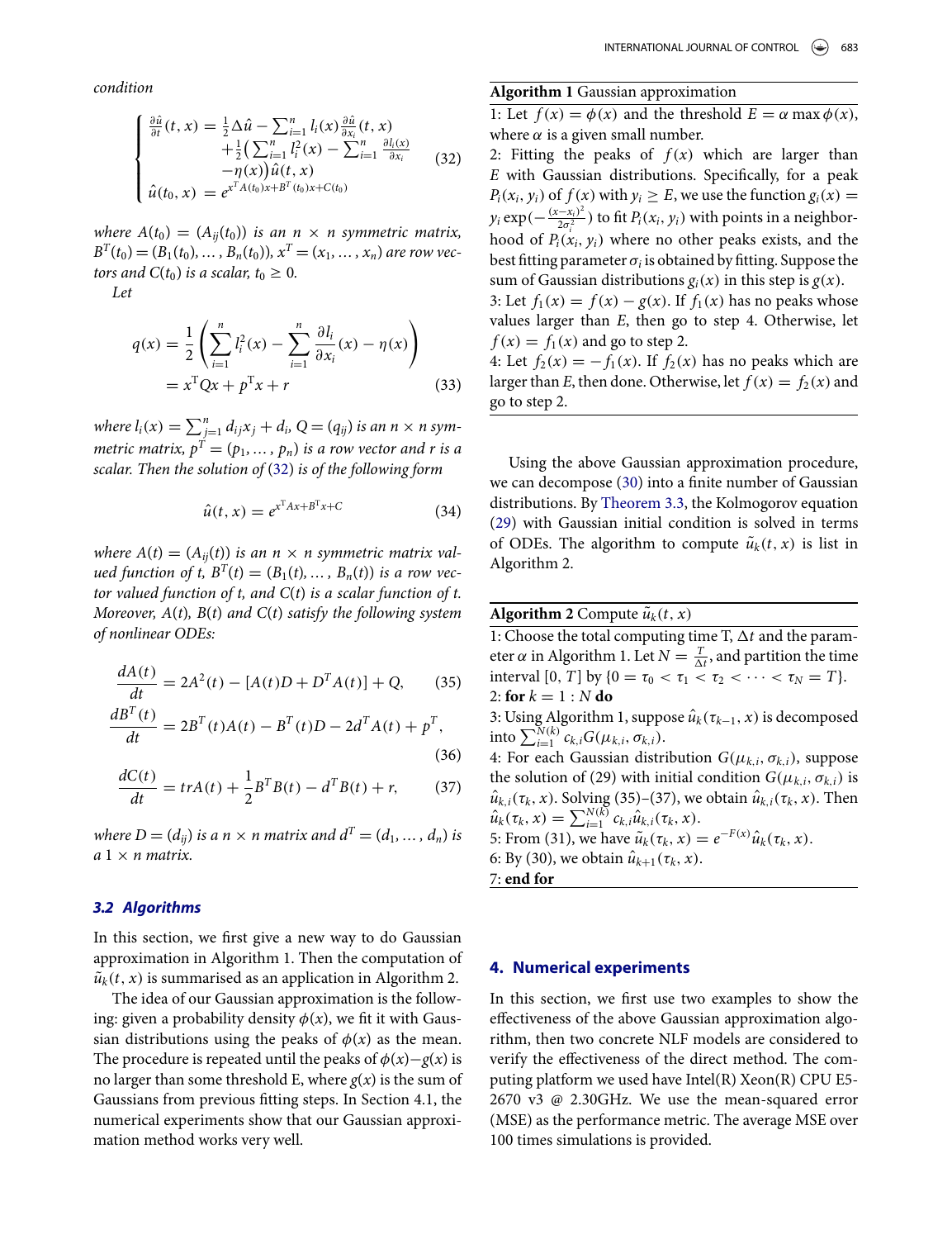<span id="page-6-0"></span>

**Figure 1.** Gaussian approximation of a given probability density function, (a) Gaussian approximation of  $\sigma_1(x)$ , (b) Gaussian approximation of  $\sigma_1(x)$ of  $\sigma_2(x)$ .

### *4.1 Gaussian approximation*

We approximate a given probability density function by  $\sum_{i=1}^{N} c_i e$  $\frac{-(x-\mu_i)^2}{2\sigma_i^2}$  by using Algorithm 1. Let α = 0.01 and we consider the following two examples.

**Example 4.1:** Let the probability density function be  $\sigma_1(x) = \frac{1}{71.2186} e^{-x \sin x - \frac{1}{2}x \cos x - x^2 + 3x + 2}$ . The performance of our Gaussian approximation algorithm is given in [Figure 1\(](#page-6-0)a). The MSE is 2.5680  $\times$  10<sup>-7</sup>. The average elapsed time is 0.2971 seconds. The Gaussian distributions we used is given in [Table 1.](#page-6-1)

**Example 4.2:** Let the probability density function be Rayleigh distribution:  $\sigma_2(x) = \frac{x}{b^2} e^{-\frac{x^2}{2b^2}}$  with  $b = 0.585$ . The performance of our Gaussian approximation algo-rithm is given in [Figure 1\(](#page-6-0)b). The MSE is  $3.2128 \times 10^{-6}$ . The average elapsed time is 0.3110 seconds. The Gaussian distributions we used is given in [Table 2.](#page-7-0)

From the above examples, we can see that the proposed Gaussian approximation algorithm is very effective and fast.

## *4.2 Direct method*

In this section, the performance of the direct method and EKF is compared. We consider the following NLF system which satisfies condition  $(C_1)$ – $(C_3)$ 

<span id="page-6-2"></span>
$$
\begin{cases}\ndx_t = f(x_t) \, dv_t \\
dy_1(t) = x_t \sin(x_t) \, dt + dv_1(t) \\
dy_2(t) = x_t \cos(x_t) \, dt + dv_2(t)\n\end{cases} \tag{38}
$$

Here  $w(t)$ ,  $v_1(t)$ ,  $v_2(t)$  are scalar independent standard Brownian motions. The initial distribution is taken as  $\sigma_0(x) = \frac{1}{71.2186} e^{-x \sin x - \frac{1}{2}x \cos x - x^2 + 3x + 2}$ . The initial values for EKF are  $\hat{x}_0$  and  $P_0$ . In Gaussian approximation algorithm, we choose the parameter  $\alpha = 0.01$ . The total simulation time is  $T$  and the time step is  $\Delta t$ .

**Example 4.3:** In this example, we take the drift  $f(x) =$  $tanh(x)$  in [\(38\)](#page-6-2).

(1) With  $T = 30$  seconds,  $\Delta t = 0.1$  seconds and  $\hat{x}_0 =$ 1. For  $P_0 = 1$ , the performance of our method and EKF is given in [Figure 2\(](#page-7-1)a). One can see that the EKF completely fails at about  $t = 13$  seconds. The average MSE for 100 experiments by direct method and EKF are given in [Table 3.](#page-7-2)

<span id="page-6-1"></span>**Table 1.** Gaussian distributions used to approximate  $\sigma_1(x)$ .

|                       |                  |                  | <i>i</i> 1 2 3 | $\overline{4}$                                                                          | $\sim$ $\sim$ $\sim$ $\sim$ |                  | $\delta$ /          |                  |                            | 10                         |
|-----------------------|------------------|------------------|----------------|-----------------------------------------------------------------------------------------|-----------------------------|------------------|---------------------|------------------|----------------------------|----------------------------|
| $\mu_i$<br>$\sigma$ . | 0.2574<br>0.8400 | 0.3311<br>3.3200 |                | $0.0539$ $-0.0409$ $-0.0063$ $-0.0791$ $-0.0034$ $-0.0071$<br>2.0600 — 0.2500<br>0.4204 | 2.9700<br>0.2033            | 4.2500<br>0.3849 | $-1.0200$<br>0.3407 | 4.9700<br>0.3171 | 0.0047<br>0.4800<br>0.2197 | 0.0085<br>3.5900<br>0.2249 |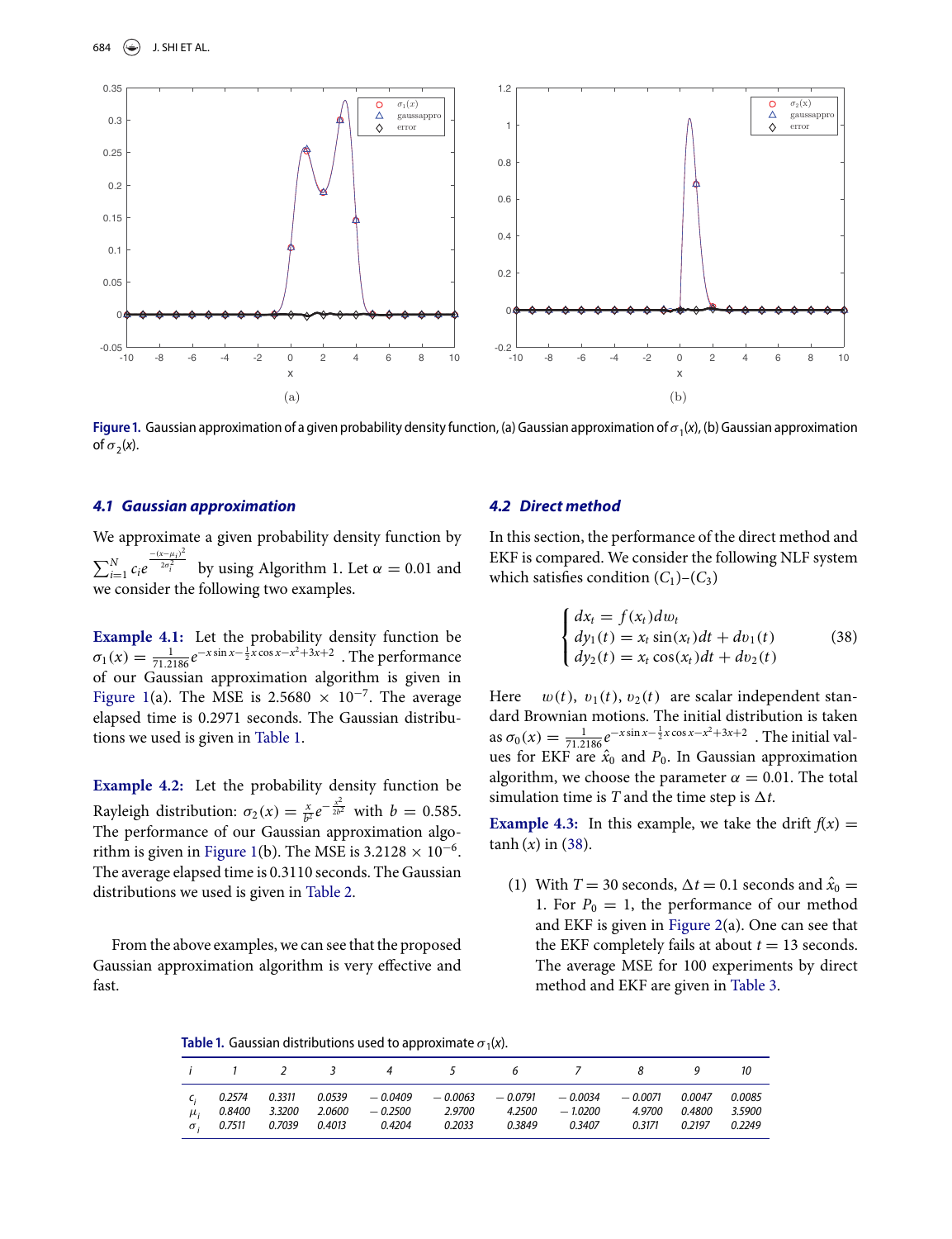<span id="page-7-0"></span>**Table 2.** Gaussian distributions used to approximate  $\sigma_2(x)$ .

|                             | $\frac{1}{2}$ 1 2          |                  |                                                                             | $\overline{5}$                       | h                             |                  |                                  |
|-----------------------------|----------------------------|------------------|-----------------------------------------------------------------------------|--------------------------------------|-------------------------------|------------------|----------------------------------|
| $\mu_i$<br>$\sigma_{\cdot}$ | 1.0367<br>0.5900<br>0.4051 | 1.2900<br>0.3066 | $0.0984$ $-0.3590$ $-0.0165$ $-0.0596$<br>$\overline{\mathbf{0}}$<br>0.1375 | $0.7700 - 0.3100$<br>0.1546   0.1316 | 0.0520<br>$-0.0800$<br>0.0614 | 0.0900<br>0.0673 | $0.0662 - 0.0456$<br>0<br>0.0189 |

<span id="page-7-2"></span>Table 3. Average MSE of direct method and EKF.

|    | MSE-direct method <sup>a</sup> | Time-direct metehod <sup>b</sup> (s) | MSE-EKF <sup>c</sup> |
|----|--------------------------------|--------------------------------------|----------------------|
|    | 0.1786                         | 19.4947                              |                      |
|    | 0.2206                         | 19.7331                              |                      |
| 10 | 0.1821                         | 18.8867                              |                      |

<sup>a</sup> The average MSE of direct method for 100 experiments.

 $<sup>b</sup>$  The average elapsed time of direct method for 100 experiments.</sup>

<span id="page-7-3"></span> $c$  The average MSE of EKF for 100 experiments.

Table 4. Performance of direct method with different  $\Delta t$ .

| Λt  | 0.1    | 0.01   | 0.001  |
|-----|--------|--------|--------|
| MSF | 0.3451 | 0.2236 | 0.1714 |

- (2) In this case we take  $T = 10$  seconds and  $\Delta t =$ 0.01 seconds. For  $\hat{x}_0 = 1$  and  $P_0 = 5$ , the performance of the direct method and EKF is given in [Figure 2\(](#page-7-1)b). The average MSE for 100 experiments of the direct method and EKF is 0.1826 and 6.1364, respectively.
- (3) With  $T = 10$  seconds and different time step, the corresponding MSE of our method is given in [Table 4,](#page-7-3) from which we can see that with smaller time step, the higher the estimation precision is.

<span id="page-7-4"></span>

**Figure 3.** State estimation by direct method with  $T = 2$ ,  $\Delta t = 0.001$ seconds.

**Example 4.4:** In this example, we take  $T = 2$  seconds,  $\Delta t = 0.001$  seconds. The drift  $f(x) = x + 1 + \frac{dF}{dx}$ , where

$$
F(x) = \int_{-\infty}^{x} \left\{ e^{-(z-\frac{1}{2})^2} \right\} \int_{-\infty}^{z} e^{-(y-\frac{1}{2})^2} dy - \frac{3}{2} dz.
$$

For  $\hat{x}_0 = 1$ ,  $P_0 = 3$ , the EKF just blow up, the performance of our method is given in [Figure 3.](#page-7-4) The MSE of our method is 0.2016.

<span id="page-7-1"></span>

**Figure 2.** State estimation by direct method and EKF, (a)  $T = 30$ ,  $\Delta t = 0.1$  seconds, (b)  $T = 10$ ,  $\Delta t = 0.01$  seconds.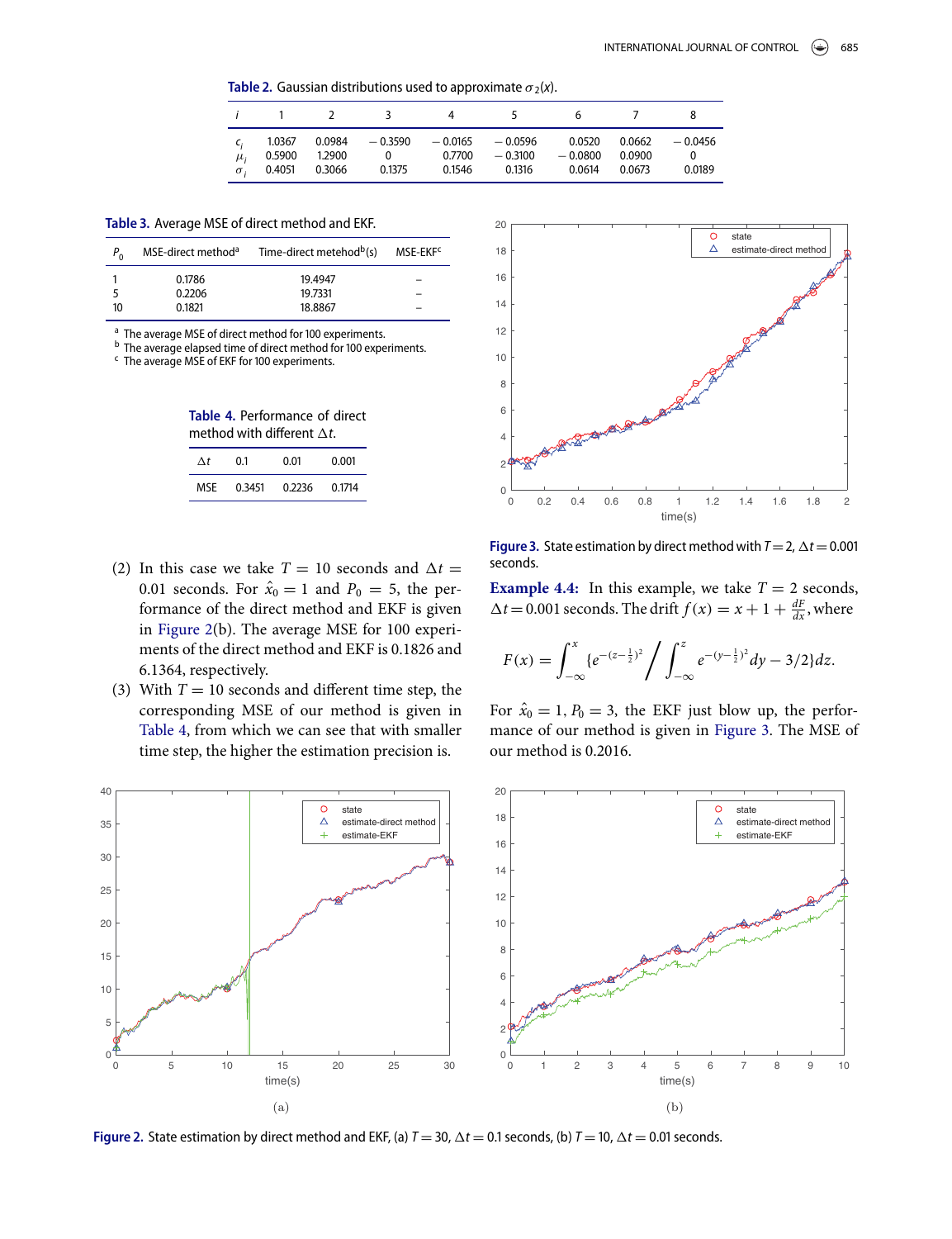From the above two examples, we can see that our method can track the state very well and it can be implemented in a real time manner. Besides, compared to EKF, our method is much more stable.

# <span id="page-8-18"></span>**5. Conclusion**

In this paper, we consider a general class of NLF sytems, called Yau filtering system with arbitrary initial condition. The observations can also be nonlinear which occurs in many practical examples.We show that the solution of the robust DMZ equation is reduced to the solution of Kolmogorov equation. Based on Gaussian approximation, the Kolmogorov equation can be solved in terms of ODEs. On the one hand, the direct method can be implemented in real time and memoryless way. On the other hand, it is easy to implement and do not need the controllability and observability assumption. Compared to EKF, it is much stable and has theoretical convergence proof. Besides, we give a new approach to decompose a given probability density function into a finite number of Gaussian distributions. The proposed Gaussian approximation method is very simple and fast. The numerical experiments show that our Gaussian approximation method is very effective and the direct method can track the states very well.

# **Disclosure statement**

No potential conflict of interest was reported by the authors.

### **Funding**

This work was supported by the National Natural Science Foundation of China [grant number 11471184] and the start-up fund from Tsinghua University.

# **References**

- <span id="page-8-12"></span>Benés, V. [\(1981\)](#page-0-0). Exact finite dimensional filters for certain diffusions with nonlinear drift. *Stochastics, 5*, 65–92. doi: [10.1080/17442508108833174.](http://dx.doi.org/10.1080/17442508108833174)
- <span id="page-8-5"></span>Brockett, R.W. [\(1981\)](#page-0-1). Nonlinear systems and nonlinear estimation theory. InM. Hazewinkel J.S. Willems (Eds.) *The mathematics of filering and identification and applications* (pp. 441–477). Berlin, Germany: Springer Netherlands.
- <span id="page-8-4"></span>Brockett, R.W., & Clark J.M.C,. [\(1980\)](#page-0-2). The geometry of the conditional density equation. In R.W. Brokett J.M.C. Clark (Eds.) *International Conference on Analysis and optimisation of stochastic systems*(pp. 299–309). New York, NY: Academic Press.
- <span id="page-8-11"></span>Chen, J. [\(1994,](#page-0-3) June). On ubiquity of Yau filters. *Proceedings of the American Control Conference* (pp. 252–254). Baltimore, MD: IEEE. doi: [10.1109/ACC.1994.751736.](http://dx.doi.org/10.1109/ACC.1994.751736)
- <span id="page-8-7"></span>Chiou, W.L., & Yau, S.S.T. [\(1994\)](#page-0-4). Finite-dimensional filters with nonlinear drift II: Brockett's problem on classification of finite-dimensional estimation algebras. *SIAM Journal of Control Optimization, 32*, 297–310.
- <span id="page-8-19"></span>Davis, M.H.A. [\(1980\)](#page-1-5). On a multiplicative functional transformation arising in nonlinear filtering theory. *Z. Wahrsch. Verw Gebiete, 54*, 125–139.
- <span id="page-8-17"></span>Dempster, A.P., Laird, N.M., & Rubin, D.B. [\(1977\)](#page-1-6). Maximum likelihood from incomplete data via the EM algorithm. *Journal of the Royal Statistical Society*, Series B *39*(1), 1–38.
- <span id="page-8-1"></span>Duncan, T.E. [\(1967\)](#page-0-5). *Probability densities for diffusion processes with applications to nonlinear filtering system* (Ph D dissertation). Stanford University.
- <span id="page-8-0"></span>Kalman, R.E., & Bucy, R.S. [\(1961\)](#page-0-6). New results in linear filtering and prediction theory. *Transactions of the ASME-Journal of Basic Engineering, 83*, 95–108.
- <span id="page-8-15"></span>Luo, X., & Yau, S.S.T. [\(2013a\)](#page-1-7). Hermite spectral method to 1-D forward Kolmogorov equation and its application to nonliner filtering problems. *IEEE Transaction on Automatic Control, 58*(10), 2495–2507.
- <span id="page-8-16"></span>Luo, X., & Yau, S.S.T. [\(2013b\)](#page-1-8). Complete real time solution of the general nonlinear filtering problem without memory. *IEEE Transaction on Automatic Control, 58*(10), 2563– 2578.
- <span id="page-8-2"></span>Mortensen, R.E. [\(1966\)](#page-0-7). *Optimal control of continuous time stochastic systems* (Ph D dissertation). University of California, Berkeley.
- <span id="page-8-6"></span>Mitter, S.K. [\(1979\)](#page-0-8). On the analogy between mathematical problems of nonlinear filtering and quantum physics. *Ricerche Automat, 10*, 163–216.
- <span id="page-8-8"></span>Tam, L.F., Wong, W.S., & Yau, S.S.T. [\(1990\)](#page-0-9). On a necessary and sufficient condition for finite dimensionality of estimation algebras. *SIAM Journal on Control and Optimization, 28*(1), 173–185.
- <span id="page-8-3"></span>Wei, J., & Norman, E. [\(1964\)](#page-0-10). On the global representation of the solutions of linear differential equations as a product of exponentials. *Proceedings of the American Mathematical Society, 15*[, 327–334. doi: 10.1090/S0002-9939-1964-](http://dx.doi.org/10.1090/S0002-9939-1964-0160009-0) 0160009-0.
- <span id="page-8-20"></span>Yau, S.S.T. [\(1990,](#page-1-9) December). Recent results on linear filtering: New class of finite dimensional filter. *Proceeding of the 29th Conference Decision and Control* (pp. 231–233). Honolulu, HI: IEEE. doi: [10.1109/CDC.1990.203587.](http://dx.doi.org/10.1109/CDC.1990.203587)
- <span id="page-8-9"></span>Yau, S.S.T. [\(1994\)](#page-0-11). Finite-dimensional filters with nonlinear drift I: A class of filters including both Kalman-Bucy filters and Benes filters. *Journal of Mathematical Systems, Estimation, and Control, 4*, 181–203.
- <span id="page-8-13"></span>Yau, S.S.T., & Hu, G.Q. [\(2001\)](#page-0-12). Finite-dimensional filters with nonlinear drift X: Explicit solution of DMZ equation. *IEEE Transactions on Automatic Control, 46*, 142– 148.
- <span id="page-8-10"></span>Yau, S.S.T., & Hu, G.Q. [\(2005\)](#page-0-13). Classification of finitedimensional estimation algebras of maximal rank with arbitrary state-space dimension and mitter conjecture. *International Journal of Control, 78*, 689–705.
- <span id="page-8-14"></span>Yau, S.S.T., & Lai, Y.T. [\(2003\)](#page-0-14). Explicit solution of DMZ equation in nonlinear filtering via solution of ODE. *IEEE Transactions on Automatic Control, 48*, 505–508.
- Yau, S.S.T., & Yau, S.T. (1994, December). New direct method for Kalman-Bucy filtering system with arbitrary initial condition. *Proceeding of the 33rd Conference on Decision and Control* [\(pp. 1221–1225\). Lake Buena Vista, FL. doi:](http://dx.doi.org/ \ignorespaces 10.1109/CDC.1994.411164) 10.1109/CDC.1994.411164.
- Yau, S.S.T., & Yau, S.T. (1997). Finite dimensional filters with nonlinear drift III: Duncan-Mortensen-Zakai